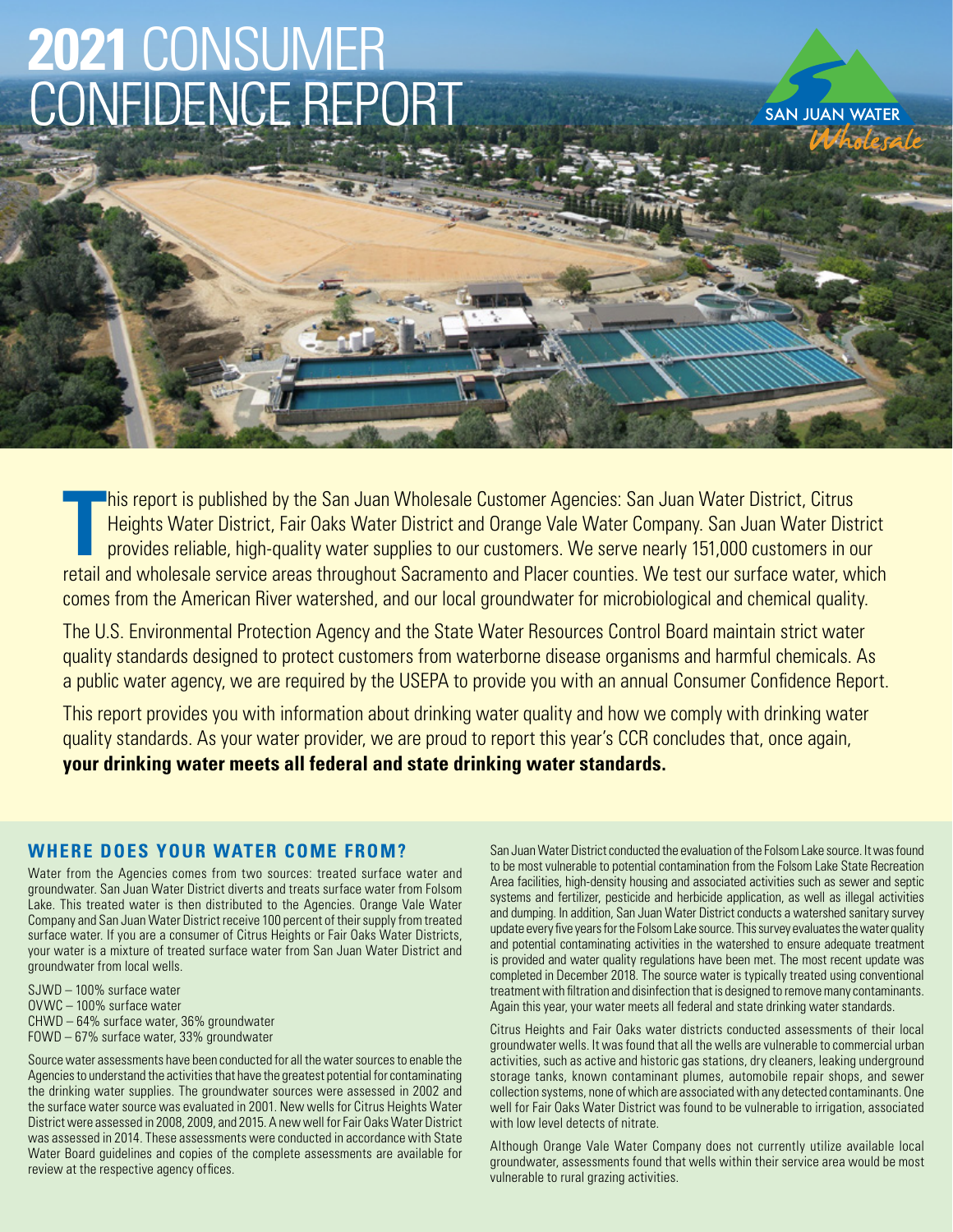## **WHAT'S IN YOUR WATER?**

The sources of drinking water (both tap water and bottled water) include rivers, lakes, streams, ponds, reservoirs, springs, and wells. As water travels over the surface of the land or through the ground, it dissolves naturally-occurring minerals and, in some cases, radioactive material, and can pick up substances resulting from the presence of animals or from human activity.

Contaminants that may be present in the source water include:

- Microbial contaminants, such as viruses and bacteria, that may come from sewage treatment plants, septic systems, agricultural livestock operations, and wildlife.
- Inorganic contaminants, such as salts and metals, that can be naturally-occurring or result from urban stormwater runoff, industrial or domestic wastewater discharges, oil and gas production, mining, or farming.
- Pesticides and herbicides, that may come from a variety of sources such as agriculture, urban stormwater runoff, and residential uses.
- Organic chemical contaminants, including synthetic and volatile organic chemicals, that are byproducts of industrial processes and petroleum production, and can also come from gas stations, urban stormwater runoff, agricultural application, and septic systems.
- Radioactive contaminants, that can be naturally-occurring or be the result of oil and gas production and mining activities.

In order to ensure that tap water is safe to drink, the U.S. Environmental Protection Agency (U.S. EPA) and the State Water Resources Control Board (State Water Board) prescribe regulations that limit the amount of certain contaminants in water provided by public water systems. State Water Board regulations also establish limits for contaminants in bottled water that provide the same protection for public health.

Drinking water, including bottled water, may reasonably be expected to contain at least small amounts of some contaminants. The presence of contaminants does not necessarily indicate that water poses a health risk. More information about contaminants and potential health effects can be obtained by calling the U.S. EPA's Safe Drinking Water Hotline (1-800-426-4791).

# **A NOTE FOR SENSITIVE POPULATIONS**

Some people may be more vulnerable to contaminants in drinking water than the general population. Immuno-compromised persons such as persons with cancer undergoing chemotherapy, persons who have undergone organ transplants, people with HIV/AIDS or other immune system disorders, some elderly, and infants can be particularly at risk from infections. These people should seek advice about drinking water from their health care providers. U.S. EPA/Centers for Disease Control (CDC) guidelines on appropriate means to lessen the risk of infection by *Cryptosporidium* and other microbial contaminants are available from the Safe Drinking Water Hotline (1-800-426-4791).

#### **GENERAL INFORMATION ON LEAD**

If present, elevated levels of lead can cause serious health problems, especially for pregnant women and young children. Lead in drinking water is primarily from materials and components associated with service lines and home plumbing. The San Juan Family Agencies are responsible for providing high quality drinking water, but cannot control the variety of materials used in plumbing components. When your water has been sitting for several hours, you can minimize the potential for lead exposure by flushing your tap for 30 seconds to 2 minutes before using water for drinking or cooking. If you are concerned about lead in your water, you may wish to have your water tested. Information on lead in drinking water, testing methods, and steps you can take to minimize exposure is available from the Safe Drinking Water Hotline or at **www.epa.gov/lead**.

The San Juan Family Agencies also conducts lead tap sampling in schools if requested. No schools requested lead tap sampling in 2021.

#### **KEY TO ABBREVIATIONS**

| <b>PPB</b> | parts per billion or micrograms per liter (µq/L) |
|------------|--------------------------------------------------|
| <b>PPM</b> | parts per million or milligrams per liter (mg/L) |
| pCi/L      | picocuries per liter                             |
| <b>NTU</b> | nephelometric turbidity units                    |
| $\mu$ S/CM | microsiemens per centimeter                      |
| <b>ND</b>  | not detected                                     |
| <b>NR</b>  | not required                                     |
| N/A        | not applicable                                   |

## **WATER QUALITY DEFINITIONS**

**Maximum Contaminant Level (MCL)** — The highest level of a contaminant that is allowed in drinking water. Primary MCLs are set as close to the PHGs (or MCLGs) as is economically and technologically feasible. Secondary MCLs are set to protect the odor, taste, and appearance of drinking water.

**Public Health Goal (PHG)** — The level of a contaminant in drinking water below which there is no known or expected risk to health. PHGs are set by the California Environmental Protection Agency.

**Maximum Contaminant Level Goal (MCLG)** — The level of a contaminant in drinking water below which there is no known or expected risk to health. MCLGs are set by the U.S. Environmental Protection Agency.

**Maximum Residual Disinfectant Level (MRDL)** — The highest level of a disinfectant allowed in drinking water. There is convincing evidence that addition of a disinfectant is necessary for control of microbial contaminants.

**Maximum Residual Disinfectant Level Goal (MRDLG)** — The level of a drinking water disinfectant below which there is no known or expected risk to health. MRDLGs do not reflect the benefits of the use of disinfectants to control microbial contaminants.

**Primary Drinking Water Standard (PDWS)** — MCLs, MRDLs and Treatment Techniques (TT) for contaminants that affect health, along with their monitoring and reporting requirements.

**Treatment Technique (TT)** — A required process intended to reduce the level of a contaminant in drinking water.

**Regulatory Action Level (AL)** — The concentration of a contaminant which, if exceeded, triggers treatment or other requirements that a water system must follow.

**Notification Level (NL)** — Health-based advisory level set by the State Water Board for constituents with no MCL. This is not an enforceable standard, although requirements and recommendations may apply if detected above this level.

#### **UNREGULATED CONTAMINANT MONITORING RULE (UCMR) RESULTS**

USEPA requires public water systems to collect data for unregulated constituents in drinking water supplies under the Unregulated Contaminant Monitoring Rule program. Currently, these constituents have no drinking water standards but may be regulated in the future. The fourth round (UCMR4) was conducted from 2018 – 2020.

More information on the UCMR4 round can be found at **www.epa.gov/dwucmr/ fourth-unregulated-contaminant-monitoring-rule**. Fair Oaks Water District was required to monitor in 2018, while San Juan Water District, Citrus Heights Water District, and Orange Vale Water Company conducted sampling in 2019. Several constituents were detected, none at any level of human health concern.

| <b>Constituent</b> | Range (ug/L)                                                                          | Average<br>(ug/L)                                                              | <b>Human Health</b><br><b>Advisory</b>                                                               | <b>Potential Sources</b>                        |  |  |
|--------------------|---------------------------------------------------------------------------------------|--------------------------------------------------------------------------------|------------------------------------------------------------------------------------------------------|-------------------------------------------------|--|--|
| <b>Manganese</b>   | $ND - 1.91$<br>$ND - 3.24$ <sup>2</sup><br>$1.8 - 9.92$ <sup>3</sup><br>$0.56 - 4.94$ | 1.9 <sup>1</sup><br>1.05 <sup>2</sup><br>3.81 <sup>3</sup><br>2.724            | USFPA Lifetime Health<br>Advisory - 300 ug/L<br><b>State Board Notification</b><br>Level $-500$ ug/L | Naturally-occurring<br>metal                    |  |  |
| HAA5               | $ND - 251$<br>$18.97 - 31.6^2$<br>$19.46 - 21.223$<br>$22.8 - 334$                    | 6.7 <sup>1</sup><br>21.14 <sup>2</sup><br>20 <sup>3</sup><br>27.1 <sup>4</sup> | <b>State Water Board</b><br><b>Maximum Contaminant</b><br>Level $-60$ ug/L                           | By-product of<br>drinking water<br>disinfection |  |  |
| <b>HAA6Br</b>      | $ND - 1444$                                                                           | 1.03 <sup>4</sup>                                                              | <b>None</b>                                                                                          | By-product of<br>drinking water<br>disinfection |  |  |
| <b>HAA9</b>        | $ND - 171$<br>$15.57 - 32.62^2$<br>$20.04 - 22.213$<br>$23.42 - 34.384$               | 14.5 <sup>1</sup><br>24.66 <sup>2</sup><br>20.85 <sup>3</sup><br>28.114        | <b>None</b>                                                                                          | By-product of<br>drinking water<br>disinfection |  |  |
| <b>Bromide</b>     | $ND - 321$                                                                            | 747 <sup>1</sup>                                                               | <b>None</b>                                                                                          | Naturally-occurring<br>compound                 |  |  |

1 – Fair Oaks Water District (wells, treated surface water from SJWD, and distribution system – 2018 and 2019)

2 – SJWD (treated surface water and distribution system - 2019)

3 – Citrus Heights Water District (wells, treated surface water from SJWD, and distribution system - 2019)

4 – Orange Vale Water Company (treated surface water from SJWD and distribution system - 2019)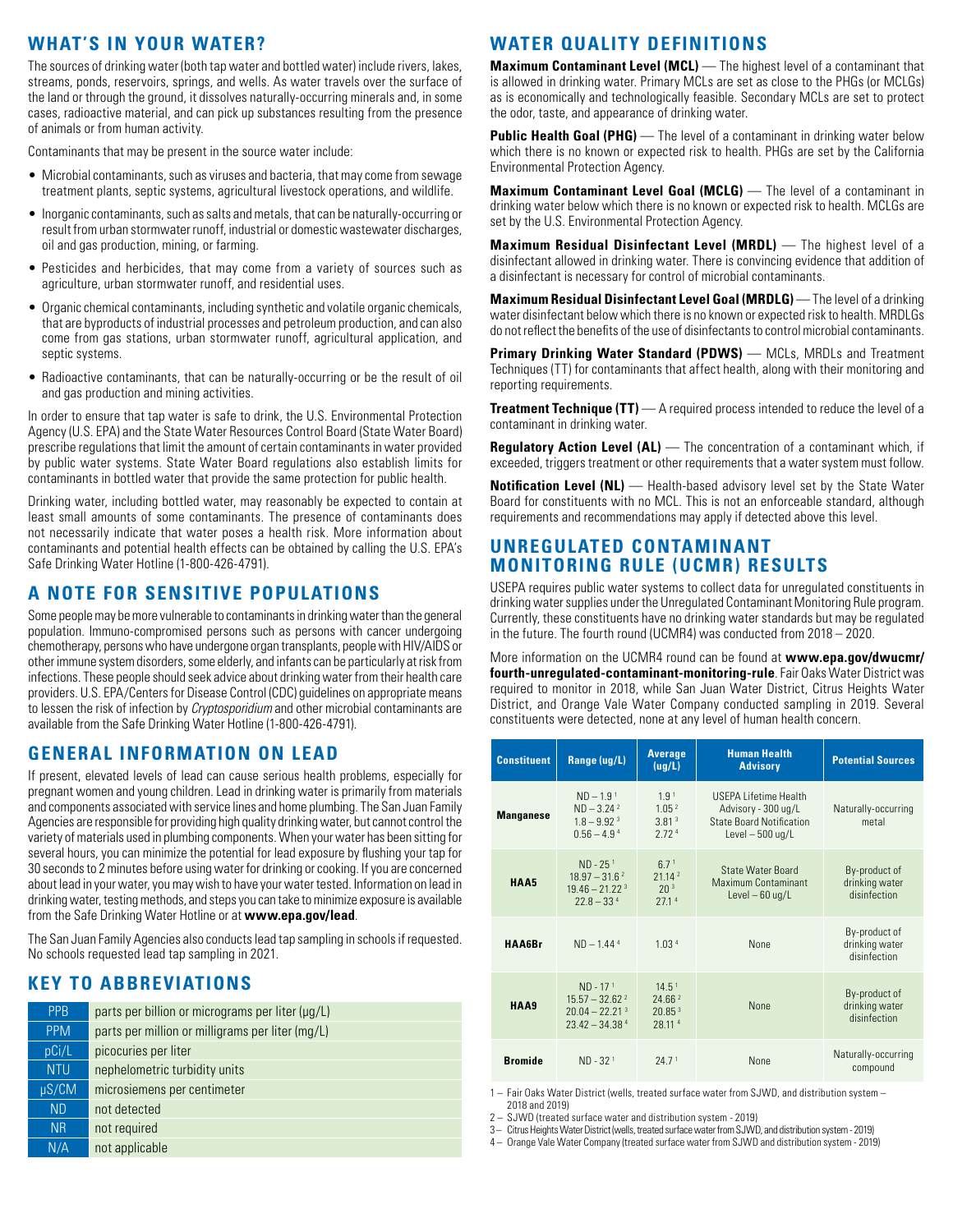# **SAN JUAN WHOLESALE CUSTOMER AGENCIES – 2021 TABLE OF DETECTED CONSTITUENTS**

| DETECTED PRIMARY DRINKING WATER CONSTITUENTS regulated to protect your health               |                 |                                   |                                          |                                                                                |                                                             |                               |                                                   |                                                                                  |                                                                             |                                                   |                                                             |                                   |                                                                                                                                        |                               |                              |  |  |  |
|---------------------------------------------------------------------------------------------|-----------------|-----------------------------------|------------------------------------------|--------------------------------------------------------------------------------|-------------------------------------------------------------|-------------------------------|---------------------------------------------------|----------------------------------------------------------------------------------|-----------------------------------------------------------------------------|---------------------------------------------------|-------------------------------------------------------------|-----------------------------------|----------------------------------------------------------------------------------------------------------------------------------------|-------------------------------|------------------------------|--|--|--|
|                                                                                             | <b>UNITS</b>    | PHG or<br>(MCLG)<br>or<br>[MRDLG] |                                          | <b>San Juan Surface Water</b><br><b>Including Orange Vale Water Company(a)</b> |                                                             |                               | <b>Citrus Heights Groundwater</b>                 |                                                                                  |                                                                             | <b>Fair Oaks Groundwater</b>                      |                                                             |                                   |                                                                                                                                        |                               |                              |  |  |  |
| <b>CONSTITUENT</b>                                                                          |                 |                                   | <b>MCL or</b><br>[MRDL]                  | <b>RANGE</b>                                                                   | <b>AVERAGE</b>                                              | <b>YEAR</b><br><b>SAMPLED</b> | <b>RANGE</b>                                      | <b>AVERAGE</b>                                                                   | <b>YEAR</b><br><b>SAMPLED</b>                                               | <b>RANGE</b>                                      | <b>AVERAGE</b>                                              | <b>YEAR</b><br><b>SAMPLED</b>     | <b>MAJOR SOURCES</b>                                                                                                                   |                               |                              |  |  |  |
| <b>Arsenic</b>                                                                              | PPB             | 0.004                             | 10                                       | <b>ND</b>                                                                      | ND.                                                         | 2019                          | $ND - 2.2$                                        | <b>ND</b>                                                                        | 2016, 2019                                                                  | $ND - 3.3$                                        | <b>ND</b>                                                   | 2021                              | Erosion of natural deposits; runoff<br>from orchards; glass and electronics<br>production waste                                        |                               |                              |  |  |  |
| <b>Barium</b>                                                                               | <b>PPM</b>      | $\overline{2}$                    | $\mathbf{1}$                             | <b>ND</b>                                                                      | <b>ND</b>                                                   | 2019                          | ND - 0.11                                         | <b>ND</b>                                                                        | 2016, 2019                                                                  | <b>ND</b>                                         | <b>ND</b>                                                   | 2021                              | Erosion of natural deposits and<br>wastes from metal refineries                                                                        |                               |                              |  |  |  |
| <b>Fluoride</b>                                                                             | <b>PPM</b>      | $\mathbf{1}$                      | 2.0                                      | <b>ND</b>                                                                      | ND.                                                         | 2019                          | ND - 0.18                                         | 0.11                                                                             | 2016, 2019                                                                  | <b>ND</b>                                         | <b>ND</b>                                                   | 2021                              | Erosion of natural deposits; discharge<br>from fertilizer and aluminum factories                                                       |                               |                              |  |  |  |
| Nitrate (as N)                                                                              | <b>PPM</b>      | 10                                | 10                                       | <b>ND</b>                                                                      | <b>ND</b>                                                   | 2021                          | $1.5 - 2.9$                                       | 2.4                                                                              | 2021                                                                        | $ND - 2.1$                                        | <b>ND</b>                                                   | 2021                              | Runoff and leaching from fertilizer<br>use; leaching from septic tanks and<br>sewage; erosion of natural deposits                      |                               |                              |  |  |  |
| <b>Uranium</b>                                                                              | pCi/L           | 0.43                              | 20                                       | <b>NR</b>                                                                      | N/A                                                         | N/A                           | $ND - 1.3$                                        | <b>ND</b>                                                                        | 2017                                                                        | <b>ND</b>                                         | <b>ND</b>                                                   | 2018                              | Erosion of natural deposits                                                                                                            |                               |                              |  |  |  |
| <b>Chlorine Residual</b><br>- distribution system                                           | <b>PPM</b>      | $[4]$                             | $[4]$                                    | $0.07 - 1.26$<br>$(0.16 - 1.02)$                                               | 0.62<br>(0.57)                                              | 2021                          | $0.14 - 1.73$                                     | 0.7                                                                              | 2021                                                                        | $0.17 - 0.86$                                     | 0.51                                                        | 2021                              | Drinking water disinfectant<br>added for treatment                                                                                     |                               |                              |  |  |  |
| <b>Total Trihalomethanes -</b><br>distribution system                                       | <b>PPB</b>      | N/A                               | 80                                       | $22 - 43$<br>$(21 - 66)$                                                       | 39.6<br>(53.8)                                              | 2021                          | ND - 61                                           | 38                                                                               | 2021                                                                        | ND - 67                                           | 41.0                                                        | 2021                              | By-product of drinking<br>water disinfection                                                                                           |                               |                              |  |  |  |
| <b>Haloacetic Acids -</b><br>distribution system                                            | <b>PPB</b>      | N/A                               | 60                                       | $20 - 36$<br>$(15 - 58)$                                                       | 28<br>(31.3)                                                | 2021                          | ND - 67                                           | 26                                                                               | 2021                                                                        | ND - 46                                           | 27.0                                                        | 2021                              | By-product of drinking<br>water disinfection                                                                                           |                               |                              |  |  |  |
| <b>Control of Disinfection</b><br><b>By-Product Precursors</b><br>(TOC) (treated water) (b) | <b>PPM</b>      | N/A                               | $TT = 2$                                 | $0.81 - 2.21$                                                                  | 1.12                                                        | 2021                          | <b>NR</b>                                         | N/A                                                                              | N/A                                                                         | <b>NR</b>                                         | N/A                                                         | N/A                               | Various natural and<br>manmade sources                                                                                                 |                               |                              |  |  |  |
| <b>CONSTITUENT</b>                                                                          | <b>UNITS</b>    | <b>PHG OR</b><br>(MCLG)           | <b>MCL</b>                               | <b>LEVEL FOUND</b>                                                             |                                                             | <b>YEAR</b><br><b>SAMPLED</b> | <b>LEVEL FOUND</b>                                |                                                                                  | <b>YEAR</b><br><b>SAMPLED</b>                                               | <b>LEVEL FOUND</b>                                |                                                             | <b>YEAR</b><br><b>SAMPLED</b>     | <b>MAJOR SOURCES</b>                                                                                                                   |                               |                              |  |  |  |
|                                                                                             | <b>NTU</b>      | N/A                               | $TT = 1$<br><b>NTU</b>                   |                                                                                | 0.048                                                       | 2021                          |                                                   | <b>NR</b>                                                                        | N/A                                                                         | <b>NR</b>                                         |                                                             | N/A                               |                                                                                                                                        |                               |                              |  |  |  |
| Turbidity (b)                                                                               | $\%$<br>Samples | N/A                               | $TT = \leq 0.3$<br><b>NTU</b>            |                                                                                | 100                                                         | 2021                          |                                                   | <b>NR</b>                                                                        | N/A                                                                         | <b>NR</b>                                         |                                                             | N/A                               | Soil runoff                                                                                                                            |                               |                              |  |  |  |
| <b>CONSTITUENT</b>                                                                          | <b>UNITS</b>    | PHG OR<br>(MCLG)                  | <b>MCL</b>                               | <b>HIGHEST</b><br><b>MONTHLY</b><br><b>RESULT</b>                              | # MONTHS<br><b>WITH</b><br><b>POSITIVE</b><br><b>SAMPLE</b> | <b>YEAR</b><br><b>SAMPLED</b> | <b>HIGHEST</b><br><b>MONTHLY</b><br><b>RESULT</b> | # MONTHS<br><b>WITH POSITIVE</b><br><b>SAMPLE</b>                                | <b>YEAR</b><br><b>SAMPLED</b>                                               | <b>HIGHEST</b><br><b>MONTHLY</b><br><b>RESULT</b> | # MONTHS<br><b>WITH</b><br><b>POSITIVE</b><br><b>SAMPLE</b> | <b>YEAR</b><br><b>SAMPLED</b>     | <b>MAJOR SOURCES</b>                                                                                                                   |                               |                              |  |  |  |
| <b>Total Coliform Bacteria</b>                                                              | %<br>Samples    | (0)                               | $>5\%$<br>monthly<br>samples<br>positive | 2.32<br>(0)                                                                    | 1<br>(0)                                                    | 2021                          | $\theta$                                          | 0                                                                                | 2021                                                                        | $\theta$                                          | 0                                                           | 2021                              | Naturally present<br>in the environment                                                                                                |                               |                              |  |  |  |
| <b>CONSTITUENT</b>                                                                          | <b>UNITS</b>    | <b>PHG OR</b><br>(MCLG)           | <b>AL</b>                                | 90th<br><b>PERCENTILE</b>                                                      | #SAMPLED/<br>#EXCEED AL                                     | <b>YEAR</b><br><b>SAMPLED</b> | 90th<br><b>PERCENTILE</b>                         | #SAMPLED/<br>#EXCEED AL                                                          | <b>YEAR</b><br><b>SAMPLED</b>                                               | 90th                                              | #SAMPLED/<br>PERCENTILE # EXCEED AL                         | <b>YEAR</b><br><b>SAMPLED</b>     | <b>MAJOR SOURCES</b>                                                                                                                   |                               |                              |  |  |  |
| $\textsf{lead}(\textsf{c})$                                                                 | <b>PPB</b>      | 0.2                               | 15                                       | <b>ND</b><br>(ND)                                                              | 30/0<br>(30/0)                                              | 2021<br>(2021)                | <b>ND</b>                                         | 30/0                                                                             | 2021                                                                        | <b>ND</b>                                         | 31/0                                                        | 2019                              | Internal corrosion of household water<br>plumbing systems; discharges from<br>industrial manufacturers; erosion of<br>natural deposits |                               |                              |  |  |  |
| Copper                                                                                      | <b>PPM</b>      | 0.3                               | 1.3                                      | 0.055<br>(0.1)                                                                 | 30/0<br>(30/0)                                              | 2021<br>(2021)                | 0.083                                             | 30/0                                                                             | 2021                                                                        | 0.063                                             | 31/0                                                        | 2019                              | Internal corrosion of household<br>plumbing systems; erosion of natural<br>deposits; leaching<br>from wood preservatives               |                               |                              |  |  |  |
|                                                                                             |                 |                                   |                                          |                                                                                |                                                             |                               |                                                   | DETECTED SECONDARY DRINKING WATER CONSTITUENTS regulated for aesthetic qualities |                                                                             |                                                   |                                                             |                                   |                                                                                                                                        |                               |                              |  |  |  |
|                                                                                             |                 | PHG or<br><b>UNITS</b><br>(MCLG)  |                                          |                                                                                |                                                             |                               |                                                   |                                                                                  | <b>San Juan Surface Water</b><br><b>Including Orange Vale Water Company</b> |                                                   |                                                             | <b>Citrus Heights Groundwater</b> |                                                                                                                                        |                               | <b>Fair Oaks Groundwater</b> |  |  |  |
| <b>CONSTITUENT</b>                                                                          |                 |                                   |                                          |                                                                                | <b>MCL</b>                                                  | <b>RANGE</b>                  | <b>AVERAGE</b>                                    | <b>YEAR</b><br><b>SAMPLED</b>                                                    | <b>RANGE</b>                                                                | <b>AVERAGE</b>                                    | <b>YEAR</b><br><b>SAMPLED</b>                               | <b>RANGE</b>                      | <b>AVERAGE</b>                                                                                                                         | <b>YEAR</b><br><b>SAMPLED</b> | <b>MAJOR SOURCES</b>         |  |  |  |
| <b>Total Dissolved Solids</b>                                                               | <b>PPM</b>      | N/A                               | 1,000                                    | 30                                                                             | 30                                                          | 2019                          | $220 - 260$                                       | 245                                                                              | 2016, 2019                                                                  | $110 - 190$                                       | 148                                                         | 2021                              | Runoff/leaching from<br>natural deposits                                                                                               |                               |                              |  |  |  |
| <b>Specific Conductance</b>                                                                 | µS/CM           | N/A                               | 1,600                                    | 68-110                                                                         | 82.2                                                        | 2021                          | $280 - 360$                                       | 325                                                                              | 2016, 2019                                                                  | $120 - 230$                                       | 183                                                         | 2021                              | Substances that form ions<br>when in water                                                                                             |                               |                              |  |  |  |
| <b>Sulfate</b>                                                                              | <b>PPM</b>      | N/A                               | 500                                      | 3.8                                                                            | 3.8                                                         | 2019                          | $8.4 - 12$                                        | 10.6                                                                             | 2016, 2019                                                                  | $3.7 - 16$                                        | 8.6                                                         | 2021                              | Runoff/leaching from<br>natural deposits                                                                                               |                               |                              |  |  |  |
| <b>Chloride</b>                                                                             | <b>PPM</b>      | N/A                               | 500                                      | 1.8                                                                            | 1.8                                                         | 2019                          | $12 - 18$                                         | 15.5                                                                             | 2016, 2019                                                                  | $3.5 - 7$                                         | 5                                                           | 2021                              | Runoff/leaching from<br>natural deposits                                                                                               |                               |                              |  |  |  |
| <b>Turbidity</b>                                                                            | <b>NTU</b>      | N/A                               | 5                                        | $0.017 -$<br>0.048                                                             | 0.023                                                       | 2021                          | $ND - 0.1$                                        | <b>ND</b>                                                                        | 2016, 2019                                                                  | <b>ND</b>                                         | <b>ND</b>                                                   | 2021                              | Soil runoff                                                                                                                            |                               |                              |  |  |  |
| <b>DETECTED UNREGULATED DRINKING WATER CONSTITUENTS (d)</b>                                 |                 |                                   |                                          |                                                                                |                                                             |                               |                                                   |                                                                                  |                                                                             |                                                   |                                                             |                                   |                                                                                                                                        |                               |                              |  |  |  |
|                                                                                             |                 | PHG or<br>(MCLG)                  | <b>NL</b>                                | San Juan Surface Water<br><b>Including Orange Vale Water Company</b>           |                                                             |                               | <b>Citrus Heights Groundwater</b>                 |                                                                                  |                                                                             | <b>Fair Oaks Groundwater</b>                      |                                                             |                                   |                                                                                                                                        |                               |                              |  |  |  |
| <b>CONSTITUENT</b>                                                                          | <b>UNITS</b>    |                                   |                                          | <b>RANGE</b>                                                                   | <b>AVERAGE</b>                                              | <b>YEAR</b><br><b>SAMPLED</b> | <b>RANGE</b>                                      | <b>AVERAGE</b>                                                                   | <b>YEAR</b><br><b>SAMPLED</b>                                               | <b>RANGE</b>                                      | <b>AVERAGE</b>                                              | <b>YEAR</b><br><b>SAMPLED</b>     | <b>MAJOR SOURCES</b>                                                                                                                   |                               |                              |  |  |  |
| <b>Bicarbonate Alkalinity</b>                                                               | <b>PPM</b>      | N/A                               | <b>NONE</b>                              | 12-23                                                                          | 18                                                          | 2021                          | $130 - 180$                                       | 150                                                                              | 2016, 2019                                                                  | $54 - 100$                                        | 76.5                                                        | 2021                              | Bicarbonate alkalinity is the measure<br>of the capacity of water or any<br>solution to neutralize or "buffer"                         |                               |                              |  |  |  |

|                  | .          | .   |             |             |     |      |             |       |            |             |      |      | acids, represented<br>as the bicarbonate ion.                                                                                 |
|------------------|------------|-----|-------------|-------------|-----|------|-------------|-------|------------|-------------|------|------|-------------------------------------------------------------------------------------------------------------------------------|
| <b>Hardness</b>  | <b>PPM</b> | N/A | <b>NONE</b> | 12          | 12  | 2019 | $110 - 150$ | 132.5 | 2016, 2019 | $53 - 94$   | 70.6 | 2021 | Hardness is the sum of polyvalent<br>cations present in the water.<br>generally naturally occurring<br>magnesium and calcium. |
| <b>Sodium</b>    | PPM        | N/A | <b>NONE</b> | 1.6         | 1.6 | 2019 | $16 - 22$   | 19    | 2016, 2019 | $5.3 - 16$  | 9.4  | 2021 | Naturally occurring salt in the water                                                                                         |
| <b>Calcium</b>   | PPM        | N/A | <b>NONE</b> | $4.5 - 8.3$ | h.  | 2021 | $24 - 33$   | 29.25 | 2016, 2019 | $13 - 22$   | 17   | 2021 | Erosion of natural deposits                                                                                                   |
| <b>Magnesium</b> | <b>PPM</b> | N/A | <b>NONE</b> |             |     | 2019 | $12 - 16$   | 14.25 | 2016, 2019 | $4.8 - 9.6$ | 6.7  | 2021 | Erosion of natural deposits                                                                                                   |

(a) – Data for OVWC Distribution System is shown in parenthesis.

(b) – Only surface water sources must comply with PDWS for Control of Disinfection By-Product Precursors and turbidity. Turbidity is a mesure of the cloudiness of water.

We monitor for it because it is a good indicator of the effectiveness of our filtration system.

(c) – No schools requested monitoring for lead in 2021.

(d) – Unregulated contaminant monitoring helps determine where certain contaminants occur and whether they need to be regulated.

The State allows us to monitor for some contaminants less than once per year because the concentrations of these contaminants do not change frequently. Some of our data, though representative, are more than one year old.